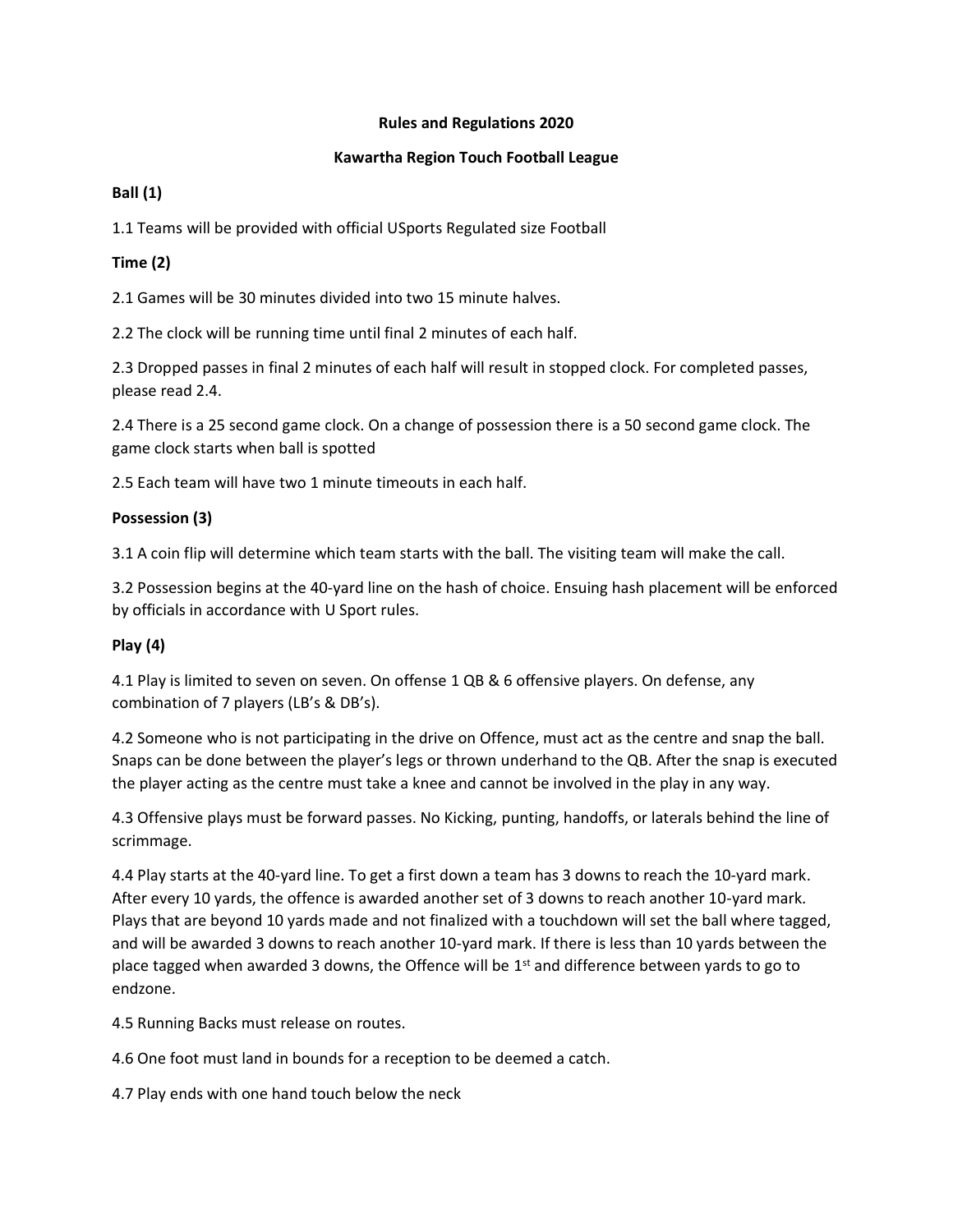4.8 Once a forward pass has been thrown, any attempt in a backward lateral is considered a fumble, and a dead ball.

### 4.9 No blocking

4.10 The QB is allowed 5 seconds to throw the ball. The official timekeeper starts the stopwatch on the snap of the ball and stops the watch as soon as the QB releases the ball.

.i) if the release is under 5 seconds, the play goes on.

 .ii) if the release exceeds 5 seconds, a flag will be thrown (will result in a loss of down) and the whistle will be blown.

.iii) the QB cannot rush and the defense cannot rush the QB

4.11 Interceptions are ruled a dead ball and the defensive teams collects 2 points as well as gaining possession.

4.12 Fumbles are dead balls at the spot with the last team retaining 1st possession. A muffed snap is not considered a fumble. The 5 second snap count remains in effect on bad snaps.

4.13 Only one offensive player is allowed to cross the midline during the snap count. There is no limit to the amount of players motioning out of the backfield and into the outside landmarks of the field, but only one player on offence can cross the face of the QB after the snap count begins and before the snap count ends. Anything before is considered offensive adjustment, and anything after is the play itself.

## **Penalties (5)**

5.1 Rough play (including dangerous contact or hits to the head) or fighting will not be tolerated. Players involved may be ejected from the game and/or tournament and the team penalized 15 yards.

5.2 No taunting or "trash talking". Players may be ejected from the game and/or tournament, and the team may be penalized 15 yards.

5.3 Responsibility to avoid contact is with the defense. There will be no bumping, grabbing or chucking. Players may be ejected from the game and/or tournament, and the team may be penalized 15 yards.

5.4 Defensive/offensive pass interference and illegal contact is the same as U Sport rules. Team will be penalized 15 yards.

5.5 Offensive team is responsible for retrieving and returning the ball to the previous spot or the new scrimmage spot. Delay of game penalties are applicable.

5.6 Offensive Blocking or Holding results in a loss of 5 yards the down is replayed. If Blocking or Holding is occurred in back-to-back plays, play will result in a loss of downs. If it is 3<sup>rd</sup> down, possession switches to the opposing team.

5.7 A delay of game penalty results in a loss of downs. If 3<sup>rd</sup> down, possession switches to opposing offence.

5.8 A delay of game penalty in the last 2 minutes of a game will automatically stop the clock, and result in a loss of downs. If it is  $3<sup>rd</sup>$  down, possession switches to the opposing team.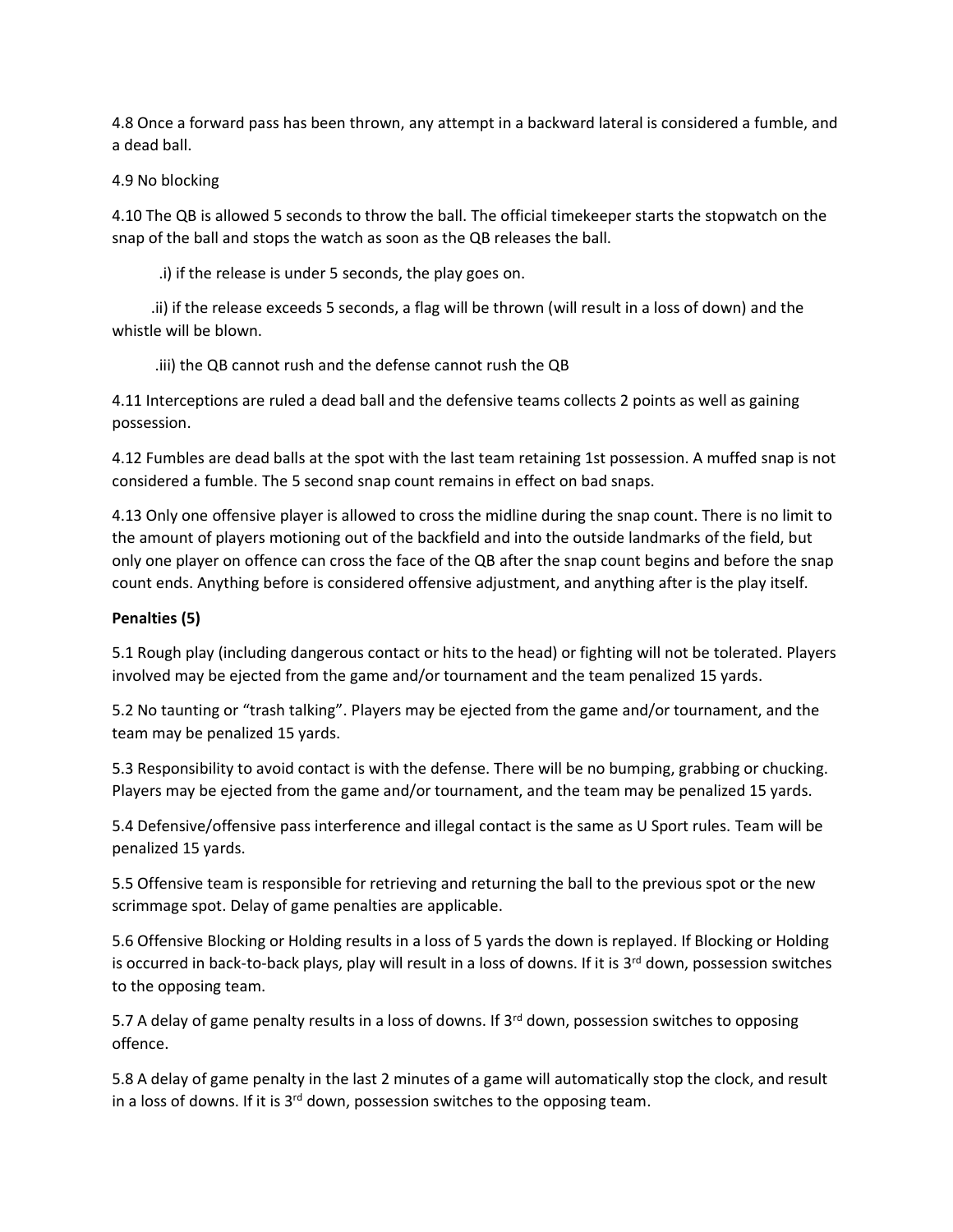5.9 Unsportsmanlike Conduct: loss of 15 yards and possible ejection

### **Injury (6)**

6.1 Players that are hurt or injured during play must take a knee and receive assistance from the League Trainer.

6.2 League Trainer will decide how much time the player needs to sit out for. May result in the following, but not limited to, sitting out for 3 plays, a series, remainder of game, multiple games, the event date, future event dates, the remainder of the season.

6.3 When an injury occurs, all clocks stop. Time resumes when the player and League Trainer have left the field.

6.4 Offences that have 3 players injured in a single drive will be charged a down. During a 2nd down and a  $3<sup>rd</sup>$  player results in injury, a 15 Yard penalty is placed in substitute of a change in possession when charging a loss of downs.

### **Scoring**

6 points for a Touchdown

1 extra point by passing from the 5-yard line

2 extra points by passing from the 10-yard line

2 points for Defensive Interceptions

#### **Overtime**

Seeding Tie Breaker:

1-head-to-head record

2-point differential

3-points scored

4-points allowed

A forfeit will be treated as a 21-0 loss for the purpose of the standings.

During round robin play there will be no overtime. Games will end as a tie.

Playoffs: A coin flip will determine first possession; teams will alternate 3 down possessions from the 15 yard line. If a Touchdown is scored the team must go for 2 points (10-yard line). A winner is determined when one team scores more points during its possession than the other.